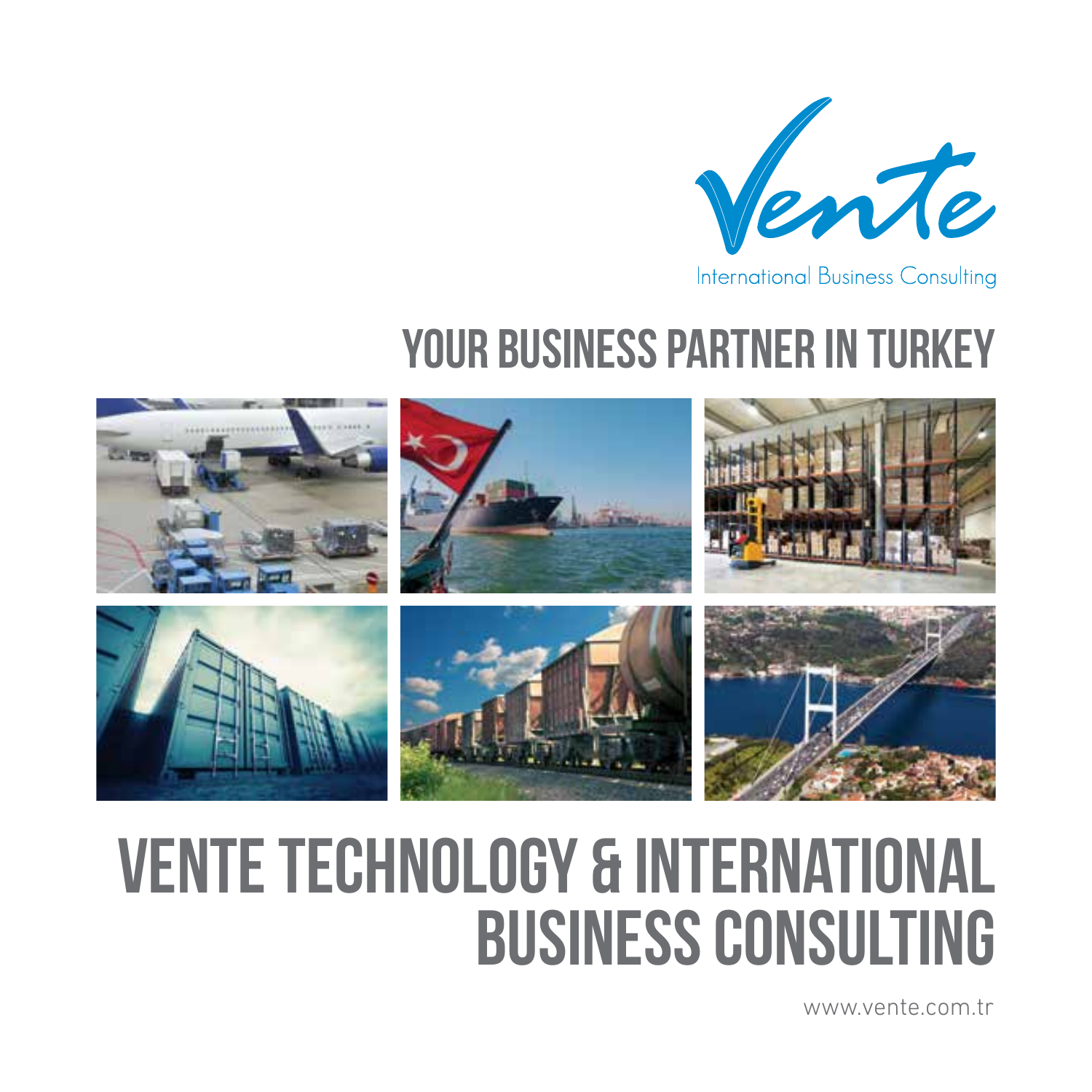

Vente Technology & International Business Consulting is a business development and marketing consulting firm dedicated to delivering services to

- • Foreign companies and associations wishing to establish or expand business with Turkey
- • Turkish companies wishing to do business with other countries.

Vente Technology's core sector of expertise is in HVACR (Heating, Ventilation, Air Conditioning, Refrigeration), energy, environment, construction industry and OSH (Occupational Safety & Health)

#### **WHAT WE DO?**

We are dedicated to deliver service to the international companies for minimizing their efforts and cost while maximizing their success in Turkish market.

We tailor our services to match your export, import and investment needs and cover a wide range of commercially significant product and sector areas in Turkey.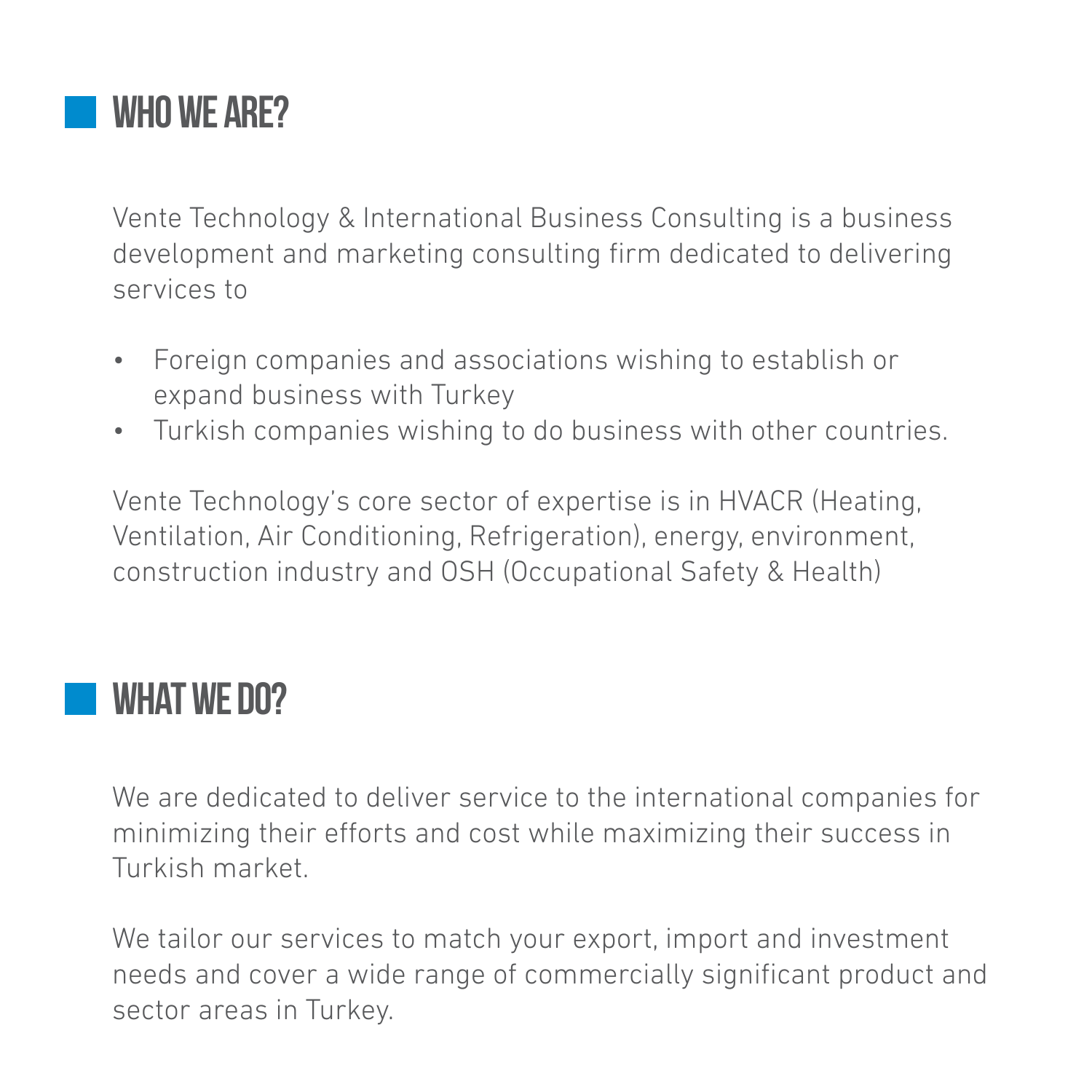### our services - Turkish market entry

We are here to help you save time and money for a good market penetration. Be sure to find the right market entry strategy in the country and do not waste your time and resources. It's our pleasure to be your eyes and represent you in the local market.

- • Market Research
- • Feasibility Studies
- • Partner / Investor Search
- Market Entry Strategy
- International Lead Generation
- • Marketing & Promotion
- Translation & Localization of Marketing Materials
- • Brand Development
- New Product Launch
- • Trade Show Support
- • Representation Services
- • Cultural Training & Seminars
- • Trade Missions / In-Country Market Visits
- • Act as direct representative as required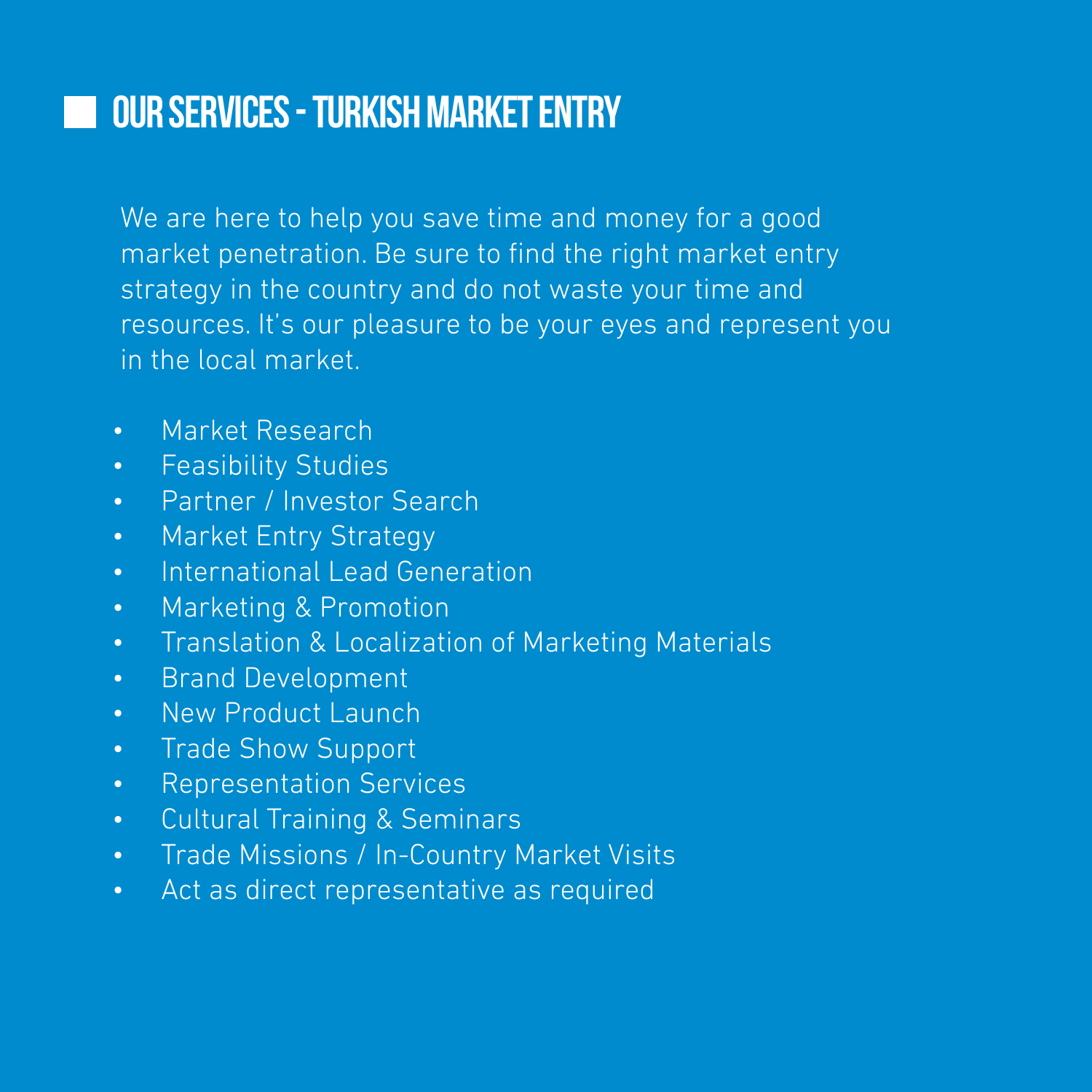## Our services - import & central purchasing

Turkey is an industrial country with qualified labor force. Advantage is high quality product with competitive prices.

Vente is proving a full customer service from product research to the shipment to the destination.

In order to maximize our customer services and reduce the cost of transport we can regroup different suppliers' products and do a full container shipment or groupage.

- • Detailed product, price and production timing survey
- • Quality control
- Production follow up
- • Transportation organization
- If required; certification procedures depending on the exporting country

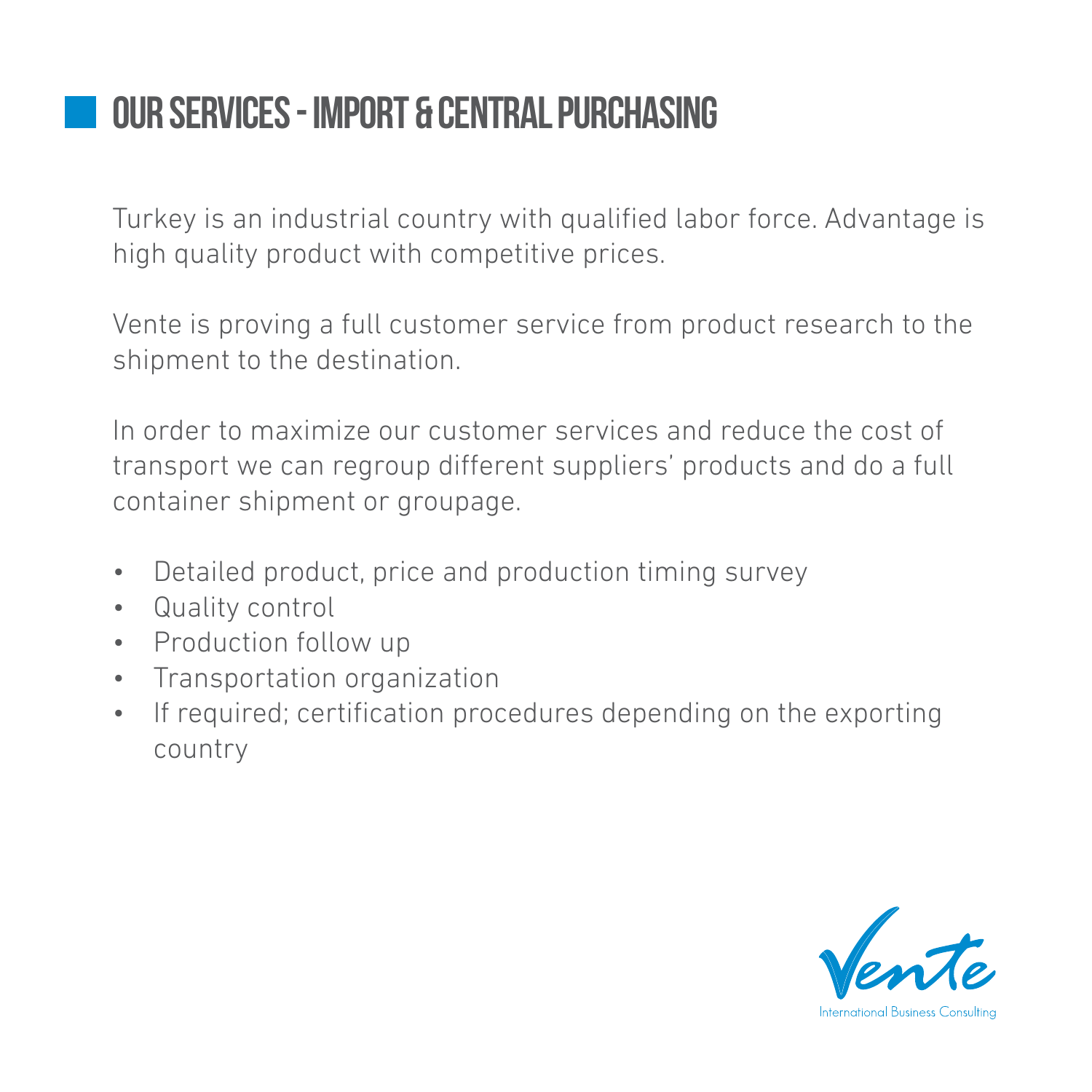